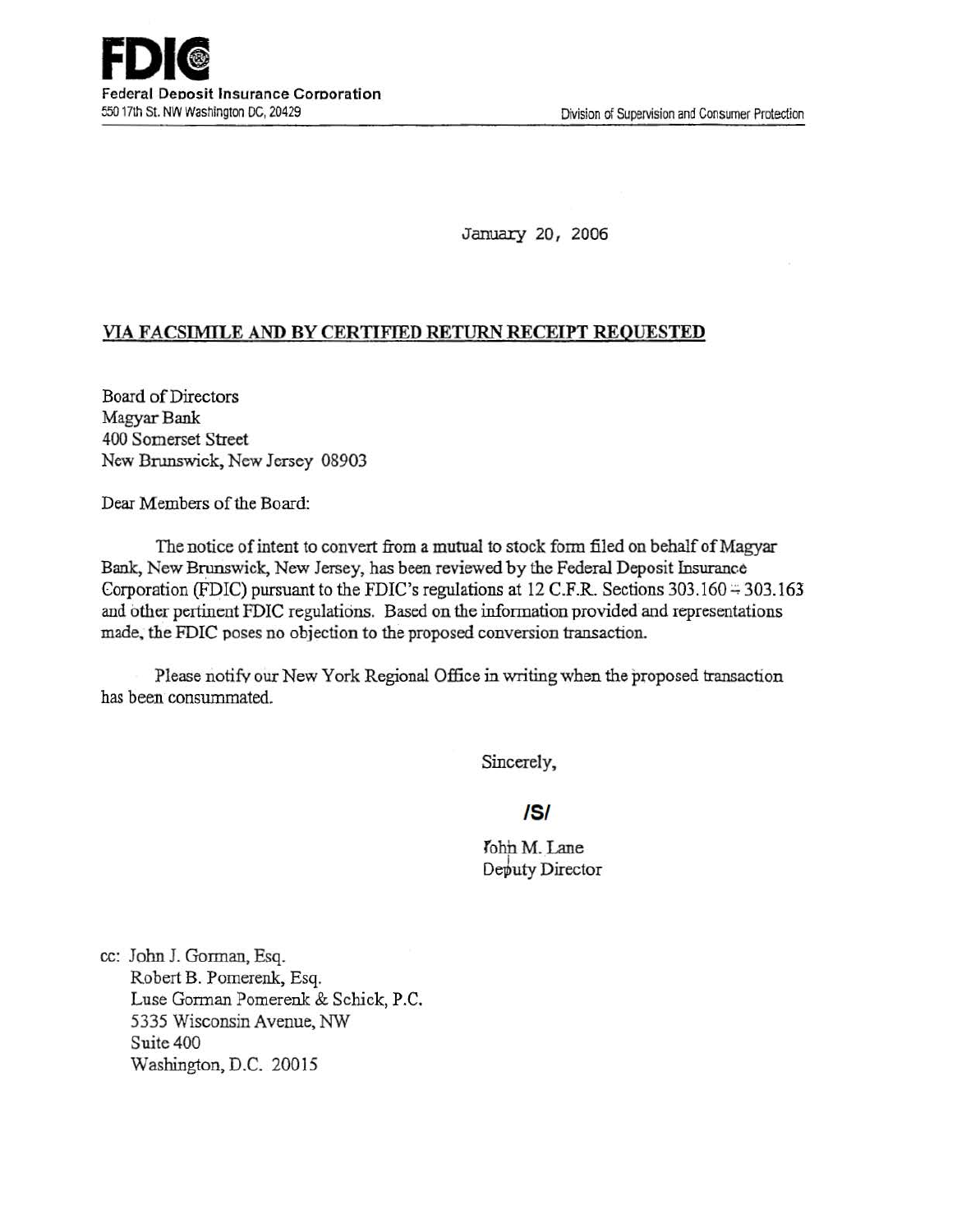## FEDERAL DEPOSIT INSURANCE CORPORATION

Magyar Bank New Brunswick, Middlesex County, New Jersey

Application for Consent to Merge to facilitate a conversion from a Mutual Savings Bank to a Stock Savings Bank

## ORDER AND BASIS FOR CORPORATION APPROVAL

Pursuant to Section 18(c) and other provisions of the Federal Deposit Insurance Act (FDI Act), an application has been filed on behalf of the Magyar Bank, New Brunswick, New Jersey (Mutual Institution), currently a New Jersey-chartered mutual savings bank and Savings Association Insurance Fund (SAIF) member with total resources of \$357,805,000 and total deposits of\$281,275,000 as of September 30,2005, for the FDIC's consent to merge with Magyar Interim Bank IT, New Brunswick, New Jersey, a proposed new, New Jersey-chartered stock savings bank.

The transaction is the result of Mutual Institution's plan of conversion, which. solely to facilitate such undertaking, provides for:

- Mutual Institution will organize an interim stock savings bank as a wholly-owned subsidiary (Magyar Interim Bank I);
- Magyar Interim Bank I will organize an interim stock savings bank as a whollyowned subsidiary (Magyar Interim Bank II);
- Magyar Interim Bank I will organize the Magyar Bancorp, Inc. as a whollyowned subsidiary;
- Mutual Institution will amend its charter to be in the form of a New Jersey stock savings bank charter (Resultant Bank), at which time it will become a stock savings bank and Magyar Interim Bank I will exchange its charter for a New Jersey mutual holding company charter to become Magyar Bancorp, MRC;
- Simultaneously, Magyar Interim Bank II will merge with and into the Resultant Bank, and all of the stock issued by the Resultant Bank will be transferred to Magyar Bancorp, MHC in exchange for membership interests in Magyar Bancorp, MHC;
- Magyar Bancorp, MHC will contribute the stock of the Resultant Bank to Magyar Bancorp, Inc., and the Resultant Bank will become a wholly-owned subsidiary of Magyar Bancorp, Inc.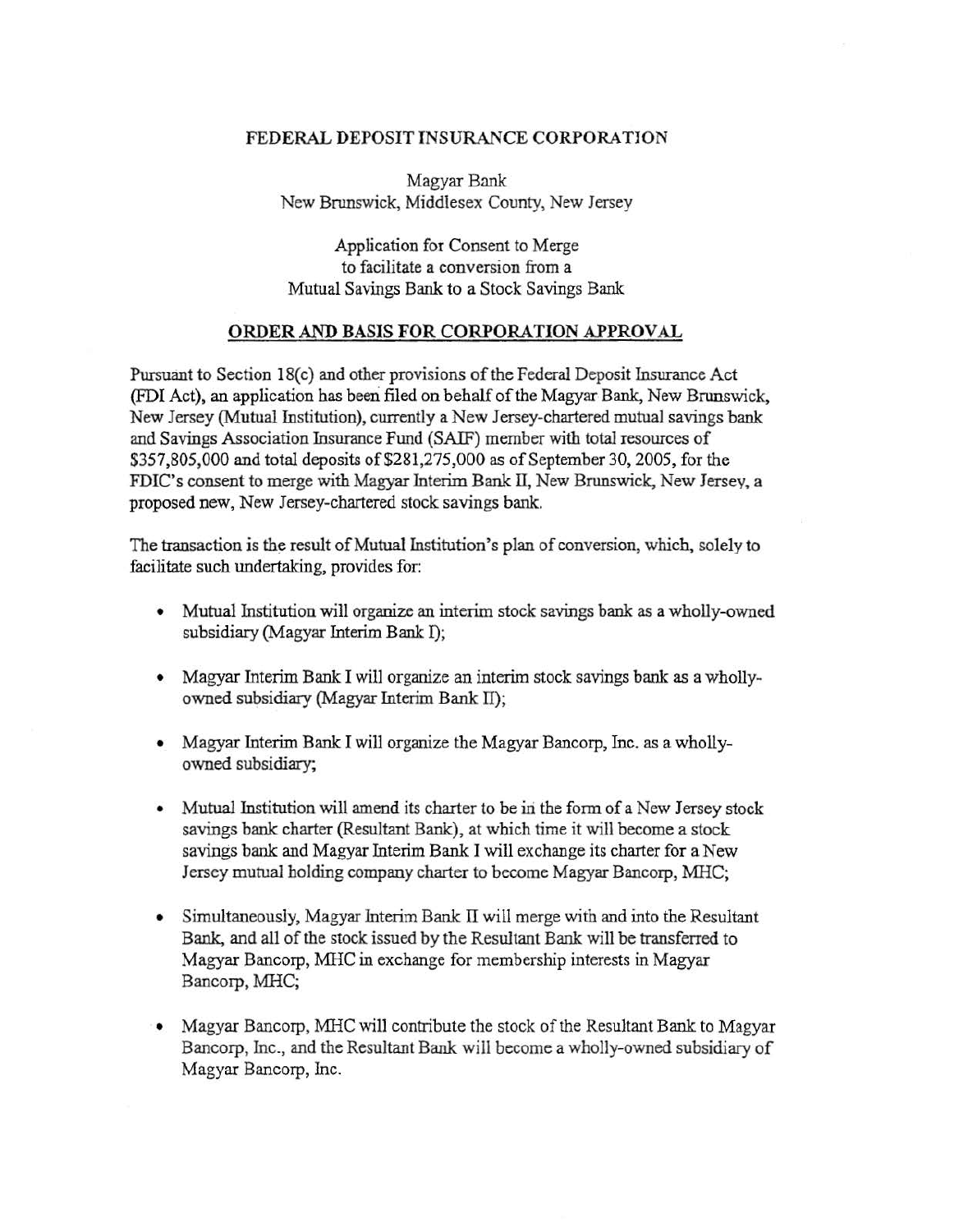At the conclusion of the reorganization, the deposits of Magyar Bank will continue to be insured under the SAIF. Following consummation of the merger, Magyar Bank will operate the same banking business, with the same management, and at the same locations as the Mutual Institution. The proposed transaction will not alter the competitive structure ofbanking in the market served by Mutual Institution. Magyar Bank's main office will continue to be located at 400 Somerset Street, New Brunswick, New Jersey.

Applications for the conversion and reorganization of Mutual Institution and the subsequent merger of the Resultant Bank with Magyar Interim Bank II have been approved by the New Jersey Department of Banks and Insurance. Applications for the establishment of Magyar Bancorp, Inc., and Magyar Bancorp, MHC have been filed with the Board of Governors of the Federal Reserve System.

Notice of the proposed transaction, in a form approved by the FDIC, has been published pursuant to the FDI Act. A review of available information, including the Community Reinvestment Act (CRA) Statement of Mutual Institution, discloses no inconsistencies with the purposes of the CRA. The Resultant Bank is expected to continue to meet the credit needs of its entire community, consistent with the safe and sound operation of the institution.

In connection with the applications, the FDIC has taken into consideration the financial and managerial resources and future prospects of the proponent bank and the Resultant Bank, the convenience and needs of the community to be served, and the effectiveness of any insured depository institution involved in the proposed merger transaction in combating money laundering activities. Having found favorably on all statutory factors and having considered other relevant information, including reports on the competitive factors furnished by the Comptroller of the Currency, the Board of Governors of the Federal Reserve System, the Office of Thrift Supervision, and the Attorney General of the United States, it is the FDIC's judgment that the applications should be and are hereby approved, subject to the following conditions:

- 1. That, the transaction may not be consummated unless the Plan of Reorganization from Mutual Savings Bank to Mutual Holding Company receives prior approval by an affirmative vote of at least a majority of the total votes eligible to be cast by Mutual Institution's depositors;
- 2. That, the proposed transaction may not be consummated unless and until Magyar Bank's holding companies, Magyar Bancorp, Inc. and Magyar Bancorp, MHC, are granted approval by the Board of Governors of the Federal Reserve System to become holding companies for Magyar Bank;
- 3. That, except for the proposed transfer of stock to Magyar Bancorp, MHC and the contribution of that stock by Magyar Bancorp, MHC to Magyar Bancorp, Inc., no shares of the stock of Magyar Savings Bank shall be sold, transferred or otherwise disposed of, to any person (including any Employee Stock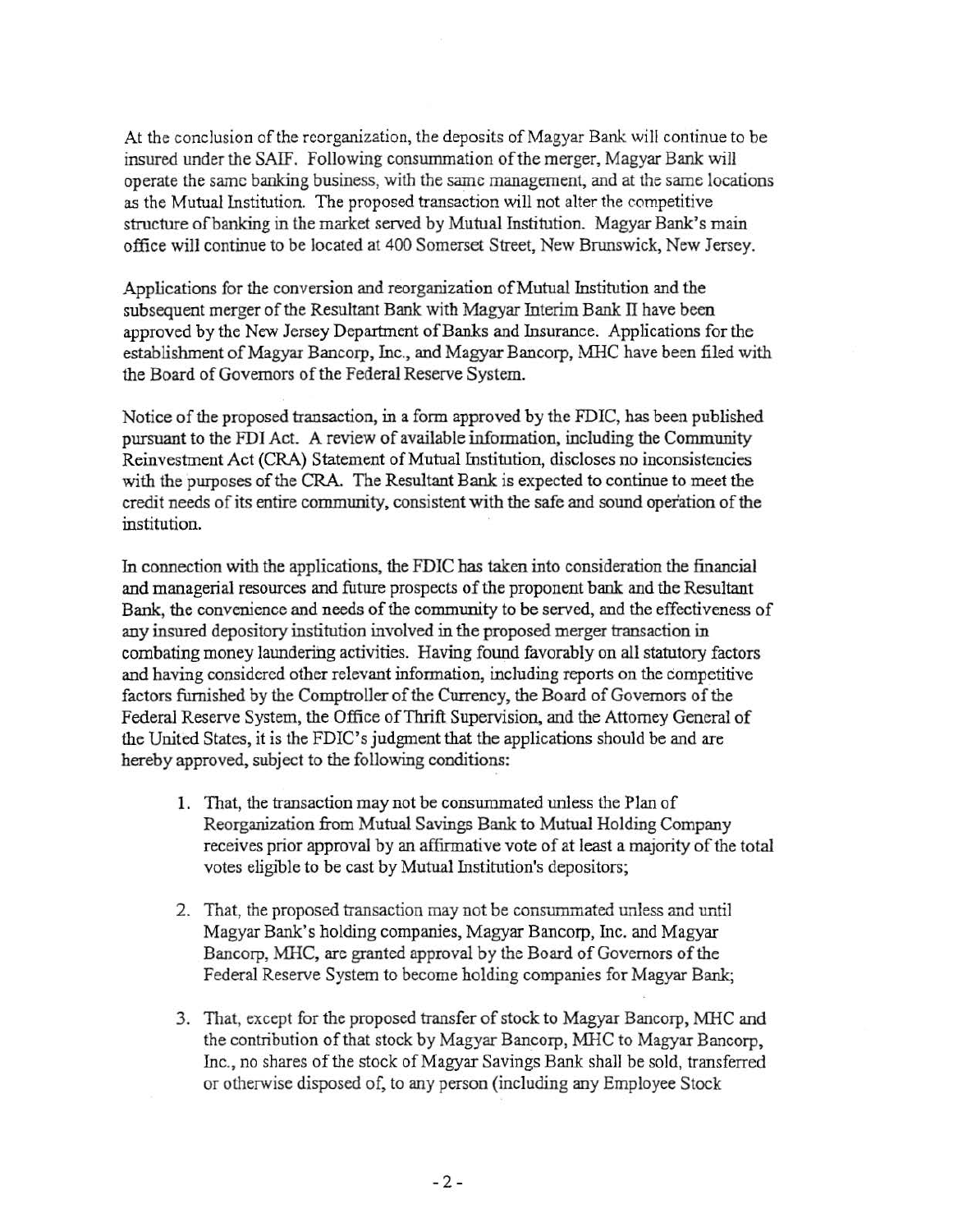Ownership Plan) unless prior notice is provided to, and non-objection is received from, the FDIC

- 4. That, prior to the sale, transfer, or other disposition of any shares of Magyar Bancorp, Inc. by Magyar Bancorp, MHC to any person (including any Employee Stock Ownership Plan), or a conversion of the mutual holding company to stock fonn, Magyars Bank will provide written notification to the FDIC and will provide the FDIC with copies of all documents filed with state and federal banking and/or securities regulators in connection with such sale, transfer, disposition, or conversion;
- 5. That, should any shares of the stock of Magyar Bank or Magyar Bancorp, Inc. he issued to persons other than Magyar Bancorp, MHC, any dividends waived by Magyar Bancorp, MHC must be retained by Magyar. Bancorp, Inc. or Magyar Bank and segregated, earmarked, or otherwise identified on the books and records of Magyar Bancorp, Inc. or Magyar Bank; such amounts must be taken into account in any valuation of the institution, and factored into the calculation used in establishing a fair and reasonable basis for exchanging shares in any subsequent conversion of Magyar Bancorp, MHC to stock form; such amounts shall not be available for payment to, or the value thereof transferred to, minority shareholders, by any means, including through dividend payments or at liquidation;
- 6. That, any change in proposed management, including the board of directors or proposed ownership (10 percent or more of the stock and new acquisitions of or subscriptions to 10 percent or more of the stock), will render this approval null and void unless such proposal is approved by the FDIC prior to the r.onsummation of the proposed transaction;
- 7. That, the transaction shall not be consummated within less than fifteen days after the date of this Order, or later than six months after the date of this Order, unless such period is extended for good cause by the FDIC; and
- 8. That, until the proposed transaction is consummated, the FDIC shall have the right to alter, suspend, or withdraw its approval should any interim development be deemed to warrant such action.